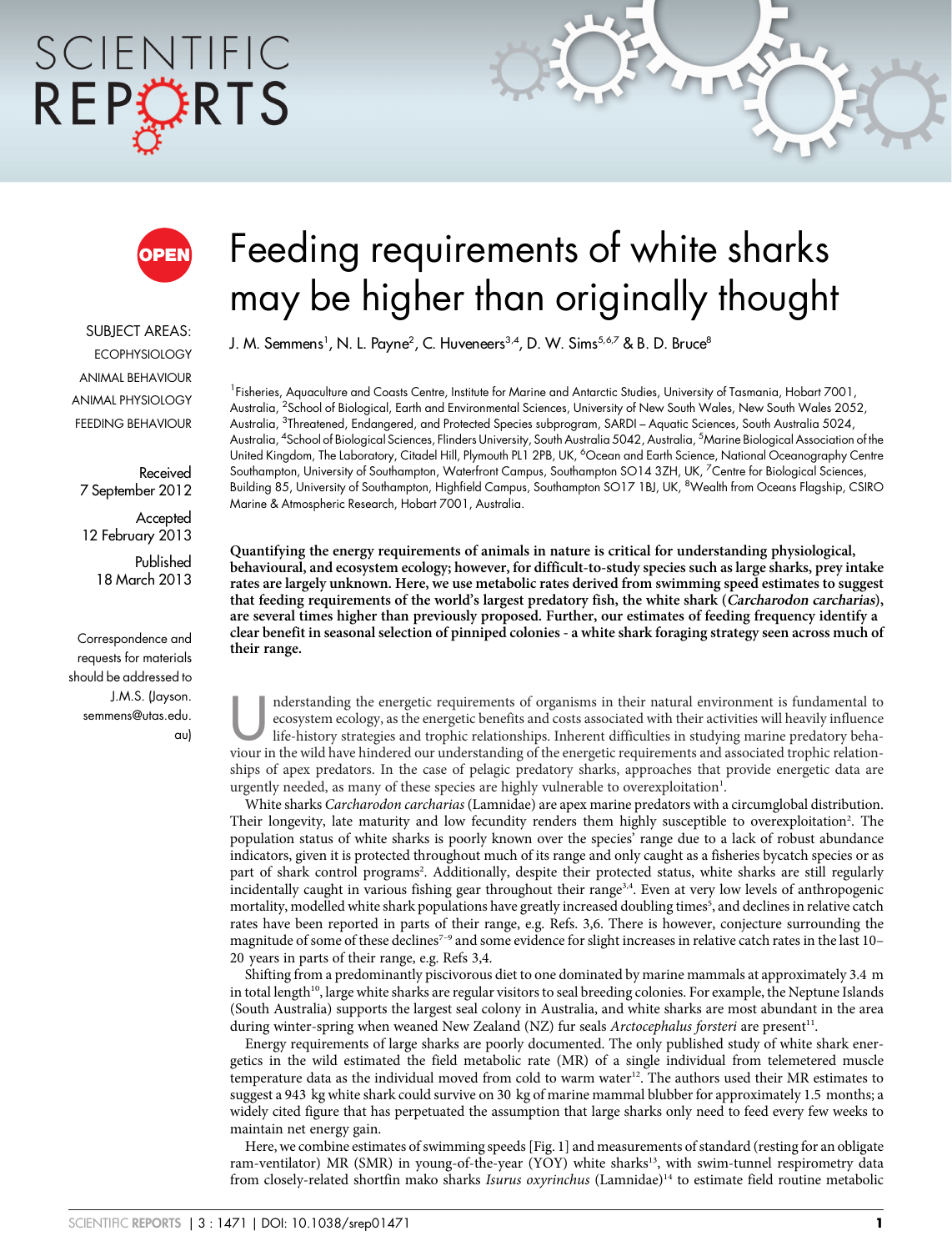

Figure 1 | Movements, swimming speeds and metabolic rates of a white shark. (a) 3.5 h track from a 3.5 m male white shark at the Neptune Islands fur seal colony, Australia, determined by a radio-acoustic positioning system. Inset. a white shark Carcharodon carcharias at the Neptune Islands. (b) Swimming speeds (U, TLs<sup>-1</sup>) were calculated from locations made at  $\leq$ 5 s intervals in (a) and used to estimate routine metabolic rate (RMR) (MO<sub>2</sub>,  $gO_2h^{-1}$  as per the figure axis label) (see Materials and Methods for details).

rates (RMR), total daily energy expenditure (TDE), and feeding requirements of white sharks at a NZ fur seal colony at the Neptune Islands, South Australia.

#### Results

Throughout the entire monitoring period, 9,969 swim speed estimates were obtained across all individuals. The distribution of swimming speeds was strongly positively-skewed, so we calculated median swimming speeds as well as mean estimates. The grand mean swimming speed (n = 12) was estimated as 2.91  $\pm$  0.16 m s<sup>-1</sup> (U, 0.81 TL s<sup>-1</sup>), and the median as 2.25  $\pm$  0.14 m s<sup>-1</sup> (*U*, 0.62 TL s<sup>-1</sup>) [Table 1]. From the mean swimming speed, we estimate the field RMR as 723 mg  $O_2$  kg<sup>-1</sup> h<sup>-1</sup> or a TDE of 28.2 MJ (daily ration of 1.5– 1.9% wet body weight  $d^{-1}$ ) for 428 kg sharks (the average from our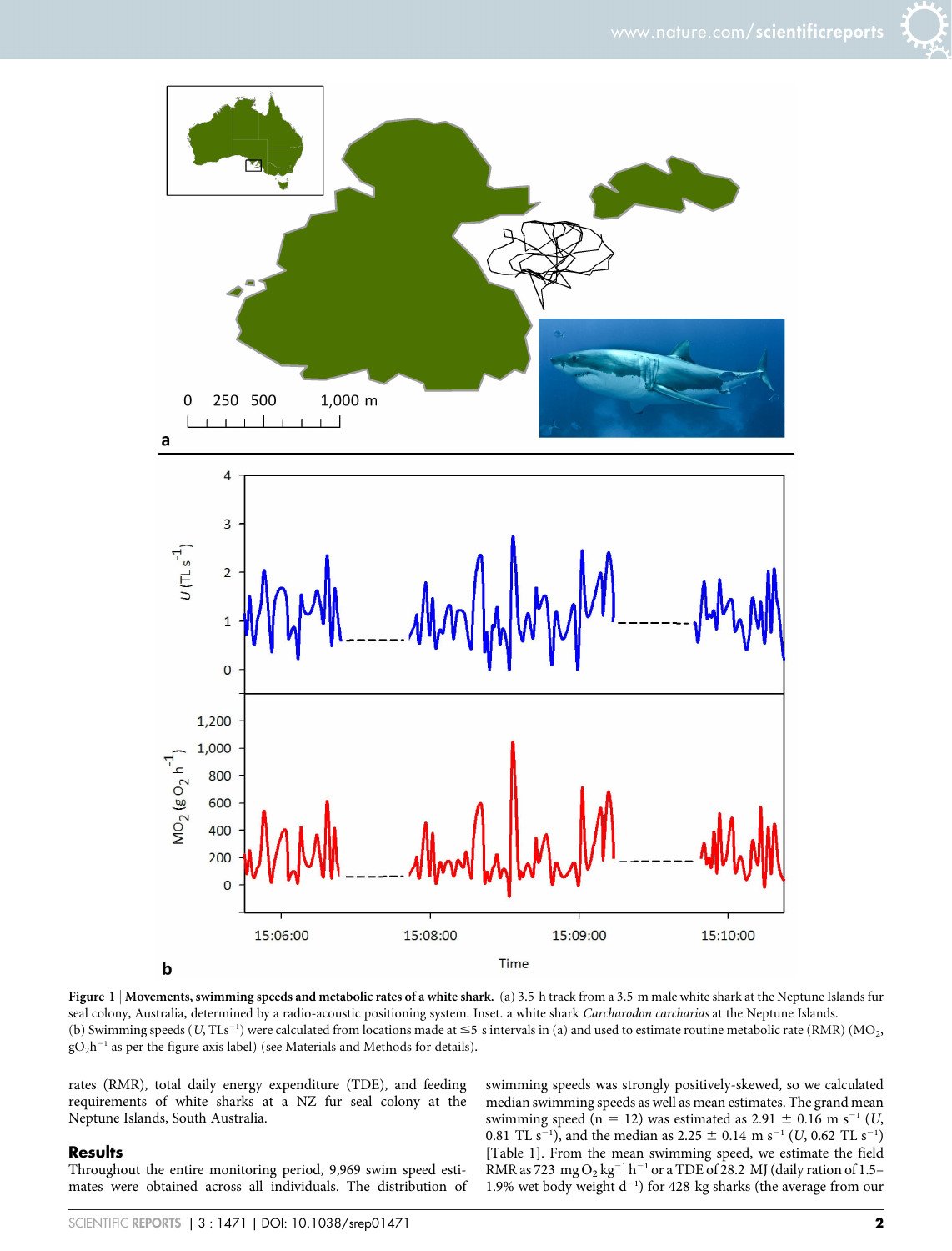Table 1 <sup>|</sup> Summary of white shark metabolic rate (MR) estimates and the implications for prey intake requirements. Body mass for our study and that of Ref. 13 are given as mean  $\pm$  s.e.m. All other values for our study are means (grand mean  $\pm$  s.e.m.) and values in parentheses are medians (grand mean  $\pm$  s.e.m.). Ref. 13 estimated the range of swimming speeds from video recordings of the sharks swimming in a transport tank. Ref. 12 estimated the shark's swim speed by proxy; the tracking ship's course was stated to approximate that of the fish, giving an over-the-ground speed of 3.2 km h $^{\rm -1}$ . Absolute MR and duration of energy balance from 30 kg of blubber was estimated for this study by scaling up to 943 kg using an exponent of 0.79. Ref. 12 used an energy value for blubber of 27.9 MJ kg<sup>-1</sup>

| ⊢Study     | No.<br>individuals | Body mass<br>(kq) | Swimming<br>speed (m $s^{-1}$ ) | Estimated mass-specific<br>MR (mg $O_2$ kg <sup>-1</sup> h <sup>-1</sup> ) | Estimated absolute<br>$MR(g O_2 h^{-1})$ | Duration (days) that shark is in<br>energy balance from 30 kg blubber |
|------------|--------------------|-------------------|---------------------------------|----------------------------------------------------------------------------|------------------------------------------|-----------------------------------------------------------------------|
| Ref. 12    |                    | 943               | 0.9                             | 60.0                                                                       | 56.6                                     | 44.1                                                                  |
| Ref. 13    |                    | $29 \pm 2$        | $0.58 - 0.81$                   | 246.0                                                                      | 55.1                                     |                                                                       |
| This study |                    | $428 \pm 61$      | $2.9 \pm 0.2$ (2.3 $\pm$ 0.1)   | 723.0 (566.5)                                                              | 161.8 (126.8)                            | 11.6(14.8)                                                            |

study) to maintain energy balance [Fig. 1(b) shows absolute RMR and U for a 3.5 m (388 kg) shark]. This equates to the consumption of 0.3 weaned NZ fur seal pups (mean wt. 14.6 kg)  $d^{-1}$ , or 1.0 silver seabream (Chrysophrys auratus) (mean wt. 4.5 kg)  $d^{-1}$ . From the median swimming speed, we would estimate the field RMR as 567 mg O<sub>2</sub> kg<sup>-1</sup> h<sup>-1</sup> or a TDE of 22.1 MJ (daily ration of 1.2-1.5%) wet body weight  $d^{-1}$ ). This equates to the consumption of 0.2 weaned NZ fur seal pups  $\rm{d^{-1}}$ , or 0.8 silver seabream  $\rm{d^{-1}}$ .

### Discussion

Our estimate of total daily energy expenditure (TDE) suggests white sharks feed far more frequently than previously estimated $^{12}$  and does not support the proposal that white sharks could survive at energy balance on 30 kg of marine mammal blubber for 1.5 months (44.1 d). Indeed, the mass-specific MR estimated by Refs. 12 for a 943 kg white shark was more than 12-times lower than our estimate for smaller (428  $\pm$  61 kg, mean  $\pm$  s.e.m., n = 12) sharks (60 versus 723 mg  $O_2$  kg<sup>-1</sup> h<sup>-1</sup>). Given that absolute MR scales with body size with an exponent of  $\sim$ 0.8 for most fish including sharks<sup>15,16</sup>, it is unsurprising that our mass-specific MR estimate is higher than that of a much larger animal. However, if the measurements of SMR in  $\sim$ 30 kg sharks<sup>13</sup> and our measurements of MR in 428 kg sharks are scaled upwards using a mass exponent of 0.79 (Ref. 13), there is strong agreement in absolute MR estimated by Refs. 12 and that measured by Refs. 13 (56.6 versus 55.1 g  $O_2$  h<sup>-1</sup> for 943 kg sharks), whereas our estimate of absolute MR (161.8 g  $O_2$  h<sup>-1</sup> for 943 kg sharks) is about three times higher. This suggests that, whereas we have estimated metabolic rate in actively swimming animals (RMR), Ref. 12 is likely to have estimated MR approximated by rest (SMR). Our estimated daily ration of 1.5–1.8% wbw  $d^{-1}$  is highly comparable to the mean ration (estimated directly from the amount of food eaten) for captive YOY white sharks<sup>17</sup> (1.2% wbw  $d^{-1}$ ), after scaling for differences in body mass between the YOY and adult white sharks. Furthermore, our daily ration is comparable to that estimated for free-ranging mako sharks<sup>18</sup> (2.3–2.8% wbw  $d^{-1}$ ), after scaling for differences in body mass between the mako and white sharks.

The new estimate of white shark RMR has implications for assessing the likely feeding frequency of this species. Using our estimate of RMR, 30 kg of blubber (27.9 MJ  $kg^{-1}$ ) would provide a 943 kg (the weight of the shark examined by Ref. 12) white shark with sufficient energy for approximately 11.6 days, which is about four times less than that calculated by Ref. 12 [Table 1]. The winter–spring water temperature at the Neptune Islands, where we recorded the swimming speeds of white sharks, is  $15.35 \pm 0.86^{\circ}$ C (mean  $\pm$  s.d.). This is very similar to that recorded by Refs. 12 (14.7–16.7 $\degree$ C) during their measurement of MR, and as such cannot in itself account for the high RMR estimated. However, our RMR estimate takes into account the high levels of activity needed for a white shark to 'patrol' a seal colony (e.g.  $2.9 \pm 0.2$  m s<sup>-1</sup>, grand mean  $\pm$  s.e.m, n = 12; 0.81 TL s<sup>-1</sup>), including burst speeds up to 10 m s<sup>-1</sup> [ $\sim$ 2.85 TL s<sup>-1</sup> for a 3.5 m shark, Fig. 1(b)]. When a median value of swimming speed is used  $(2.25 \pm 0.14 \text{ m s}^{-1}, \text{grand mean} \pm \text{s.e.m}, n = 12; 0.62 \text{ TL s}^{-1}),$  we get

a RMR estimate of 567 mg  $O_2$  kg<sup>-1</sup> h<sup>-1</sup> (absolute RMR 67.9 g  $O_2$  h<sup>-1</sup>), which is comparable to previous estimates of RMR for the related shortfin mako shark<sup>14,19</sup> (absolute RMR 41.2–44.2 g  $O_2$  h<sup>-1</sup>, scaled upwards to the mean white shark weight for this study (428 kg) using a mass exponent of 0.79). However, after scaling up to 943 kg using an exponent of 0.79, our absolute RMR calculated from the median value of swimming speed (126.8 g  $O_2$  h<sup>-1</sup>) is still more than two times that for Ref. 12 [Table 1]. Even at this median RMR value, TDE is equivalent to a daily ration of  $1.2-1.4\%$  wbw  $d^{-1}$ and 30 kg of blubber providing a 943 kg white shark 14.8 days energy, which is about three times less than that calculated by Ref. 12 [Table 1].

Given their high metabolic rates, white sharks may target seal colonies to predate on seasonally abundant and more vulnerable weaned pups<sup>20</sup>, rather than adult seals or patchily-distributed fish. Silver seabream is a common teleost prey of Australian white sharks $21$ , and while the energy density of both prey items are similar (9.4 MJ kg<sup>-1</sup> and 8.8 MJ Kg<sup>-1</sup> for weaned seal pups and silver seabream, respectively), the smaller mean size of silver seabream would necessitate at least one (1.0) successful predation event per day to maintain energy balance, compared to less than one (0.3) if targeting weaned seal pups. However, to contribute any energy toward growth and reproduction, they would need to eat more than one silver seabream per day, but would be in positive energy balance if predating on seal pups every third day. Patchily-distributed reef-associated prey such as C. auratus have been described as 'less-visitable' for white sharks<sup>22</sup> given the prey's ability to disperse and shelter among complex habitat. Hence, there may be a distinct energetic advantage in targeting one prey item every few days in a predictable (revisitable) habitat such as a seal colony<sup>14</sup>, compared to pursuing and capturing more than one prey item every day in a less-visitable patch (i.e. silver seabream aggregation). During the summer–autumn periods when the weaned pups are not present, white sharks are less common at the Neptune Islands, and during these periods sharks have been tracked moving away from the Neptune Islands to areas where large finfish aggregations (including species such as silver seabream) occur<sup>21</sup>. This movement is accompanied by a shift in search pattern from that approximating Brownian motion at the seal colony (predicted behaviour when prey is abundant) to movement well approximated by a specialized random walk known as a Lévy flight, predicted when foraging for sparsely-distributed prey in more open shelf and pelagic environments<sup>22</sup>. This indicates that feeding on finfish aggregations may be more efficient than foraging for adult seals that are less vulnerable to predation than juveniles<sup>20</sup>.

Our study suggests that due to high metabolic rates, white sharks need to feed more regularly than has been previously assumed<sup>12,23,24</sup>. Given direct observations of feeding frequency are generally not possible for apex marine predators and that the majority of information available is inferred from behavioural information, fieldenergetic approaches such as that used in this study may help to answer key ecological questions for a broad suite of such taxa, the populations of which are currently under immense pressure from